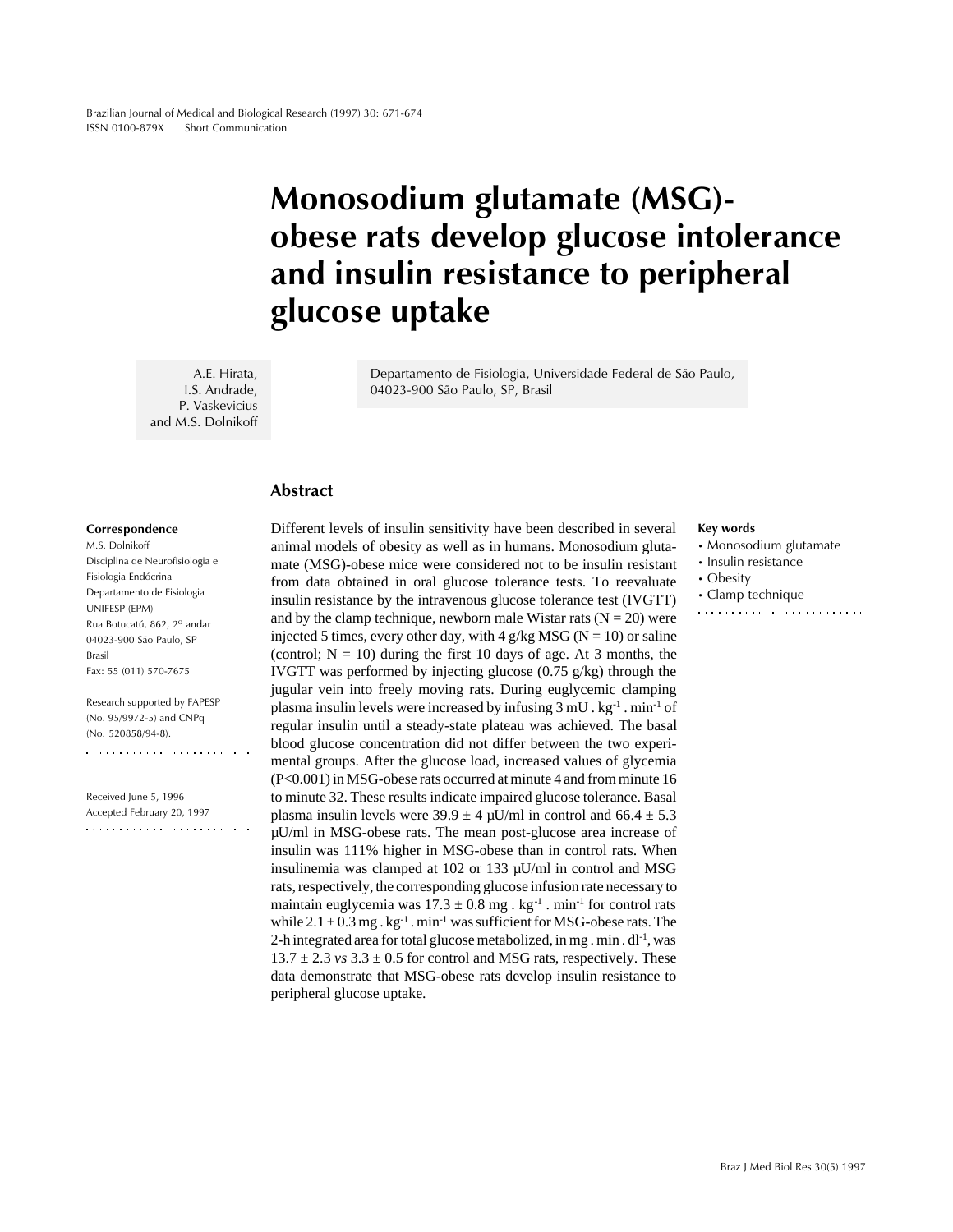We have recently shown that plasma insulin (1) and corticosterone levels (2) are increased in monosodium glutamate (MSG) obese rats. Furthermore, it is well known that hyperinsulinemia may induce insulin resistance in experimental models of obesity (3). However, from previous data obtained in oral glucose tolerance tests, MSG-obese mice have been considered not to be resistant to insulin (4). Recently, glucose transporters (GLUT4) have been shown to be decreased in insulin-sensitive tissues of MSG-obese mice (5).

The aim of the present study was to reevaluate insulin resistance in MSG-obese rats using the intravenous glucose tolerance test (IVGTT) and the euglycemic hyperinsulinemic clamp technique.

Newborn male Wistar rats were injected with monosodium glutamate (MSG-obese rats) or saline (control rats), as previously described (2). At the age of 90 days, freely moving rats (6 rats per group) were deprived of food for 6 h and then submitted to IVGTT. One day before the test, the animals were anesthetized with pentobarbital (50 mg/kg body weight) and indwelling catheters were inserted into the right jugular vein for glu-



cose infusion and into the right femoral artery for blood sampling. Glucose (0.75 g/kg body weight) was quickly injected and blood samples for insulin and glucose evaluations were drawn 4, 8, 12, 16, 20, 24, 28 and 32 min after injection. For euglycemic hyperinsulinemic clamp (8 rats per group) a prime continuous  $(3.0 \text{ mU} \cdot \text{kg}^{-1} \cdot \text{min}^{-1})$  infusion of regular insulin (Neosulin, Biobrás, Montes Claros, MG, Brazil) was administered from time 0 to raise plasma insulin and to maintain it at a steady-state plateau (90-120 min). Glucose infusion (10% D-glucose) was started 5 min after the beginning of the experiment and was corrected, when necessary, to maintain euglycemia at about 100 mg/dl (6). Plasma glucose was measured with a glucometer 4 (Ames, Elkhart, IN) and plasma insulin by radioimmunoassay (7). Results are reported as mean  $\pm$  SEM and statistical comparisons were performed using ANOVA followed by the Mann-Whitney U-test.

Figure 1A shows the results of the IVGTT. Basal blood glucose levels were similar in MSG-obese and control rats. After glucose load, glucose concentration at minute 4 reached significantly higher values in MSGobese than in control rats. From minute 16 up to minute 32, MSG rats showed a significantly (P<0.001) increased glycemia when compared to control rats. The area under the curve of blood glucose concentration (∆G) was higher (P<0.001) in MSG-obese (192.7  $\pm$  14.4 mg. min. dl<sup>-1</sup>) than in control rats  $(139.1 \pm 9.2 \text{ mg} \cdot \text{min} \cdot \text{d}l^{-1})$ . The glucose disappearance rate, when calculated as the K index, was also significantly lower (P<0.001) in MSG-obese  $(4.24 \pm 0.3)$  than in control  $(6.25 \pm 0.3)$  rats. These results are opposite of those obtained in MSG-treated mice (4) or rats (8).

As shown in Figure 1B, plasma insulin levels were significantly higher in MSGobese (66.4  $\pm$  5.3 µU/ml) than in control rats  $(39.9 \pm 4.0 \,\text{\mu U/ml})$ . Hyperinsulinemia has already been demonstrated in rats (1), mice (4) and golden hamsters (9) neonatally treated

Figure 1 - Time course of blood glucose (A) and insulin concentrations (B) before and after 0.75 g/kg glucose infusion in MSGobese rats. Data are reported as means ± SEM for 6 rats in each group. \*P<0.001 compared to saline control (one-way analysis of variance (ANOVA) followed by the Mann-Whitney U-test).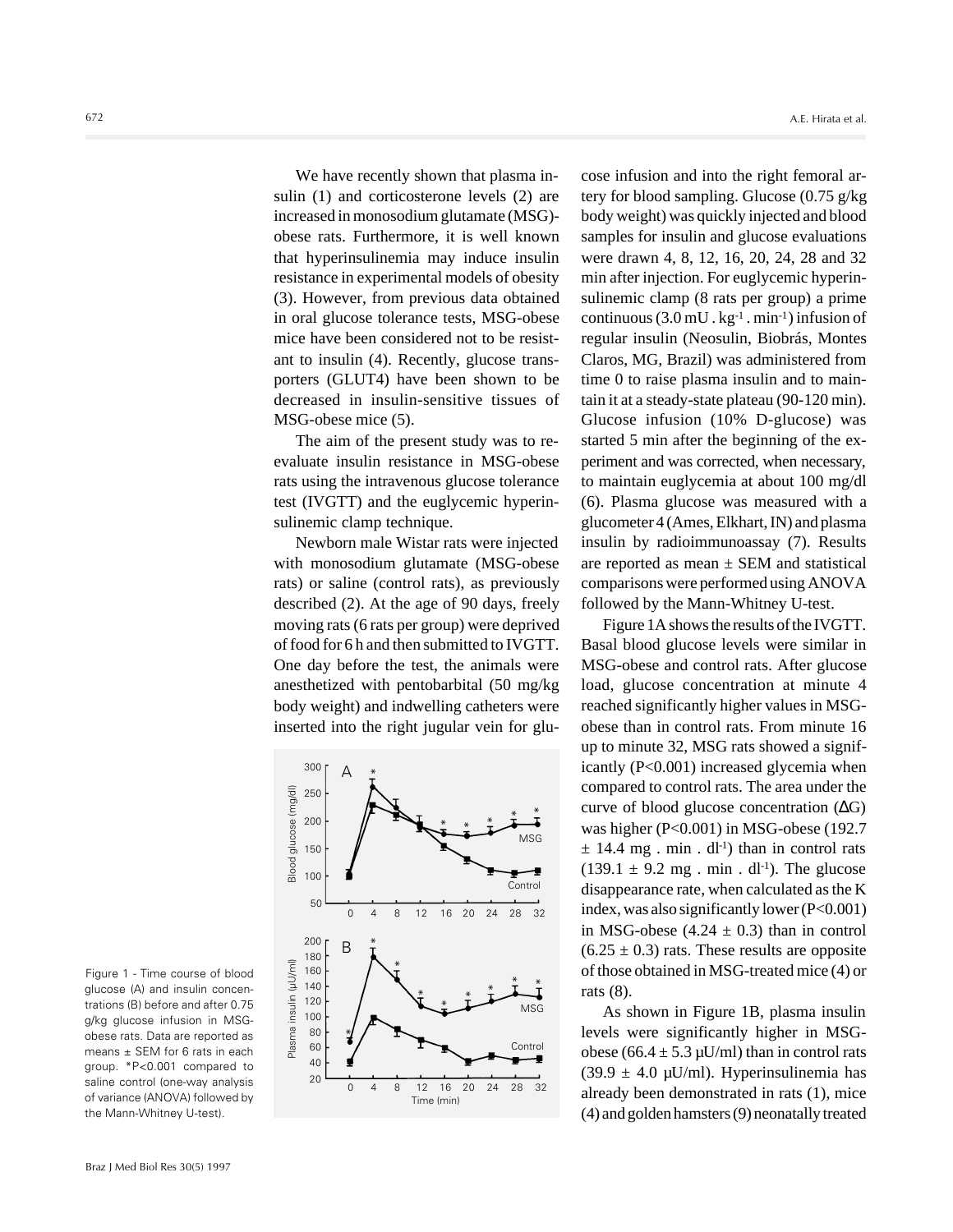with monosodium glutamate.

After the glucose load, plasma insulin concentration reached the highest values in MSG-obese rats. In fact, the mean postglucose area increase of insulin (∆I) was  $121.7 \pm 11.6 \,\mu$ U . min . ml<sup>-1</sup> in MSG-obese and  $57.77 \pm 7.6 \,\mu$ U . min . ml<sup>-1</sup> in control rats (P<0.001). The insulinogenic index  $(\Delta I/\Delta G)$ was also increased (600  $\pm$  26 µU/mg for MSG  $vs$  400  $\pm$  18  $\mu$ U/mg for control rats). Despite the fact that obese MSG-treated mice cleared an intravenous glucose load more rapidly than the control animals (4), our data indicate significantly higher blood glucose and plasma insulin levels in response to an IVGTT challenge in MSG-obese than in control rats. This fact suggests that MSG-obese rats develop glucose intolerance and/or an insulin-resistant state.

There is evidence that hyperinsulinemia could play an important role in the development of hypersensitivity to insulin and obesity.

We have previously shown in adipocytes pre-incubated for 2 h that both the basal glucose uptake rate and the maximal response to insulin are significantly higher in cells from MSG-obese rats compared to control cells (1). However, it is true that longterm hyperinsulinemia induces a state of resistance to insulin (10,11). To test this possibility, clamp studies were performed in another group of animals. In these experiments plasma insulin concentration was raised acutely and maintained at approximately  $101.8 \pm 7.8$   $\mu$ U/ml (control rats) or 133.1  $\pm$  8.0 µU/ml (MSG-obese rats) by a prime continuous infusion of insulin. During the equilibration period (reached after 90- 120 min) basal glucose concentration was similar for both experimental groups (100.7  $\pm$  3.2 mg/dl in control and 100.1  $\pm$  2.2 mg/dl in MSG-obese rats; Figure 2A,B). Coefficients of variation of blood glucose and plasma insulin levels during the euglycemic hyperinsulinemic clamp were 3 and 10%, respectively. Figure 2 shows that the glucose



infusion rate necessary to maintain euglycemia was  $17.3 \pm 0.8$  mg . kg<sup>-1</sup> . min<sup>-1</sup> for control rats (Figure 2A) while a rate of  $2.1 \pm$  $0.3$  mg .  $kg^{-1}$  . min<sup>-1</sup> was sufficient for MSGobese rats (Figure 2B). The 2-h integrated area for total glucose metabolism was  $13.7 \pm$ 2.3 mg . min .  $dl^{-1}$  in control and  $3.3 \pm 0.5$ mg . min . dl<sup>-1</sup> in MSG rats, i.e., despite the high value of insulinemia, glucose uptake was 4 times lower in MSG-obese animals than in the control group.

In the clamp studies the blood glucose concentration was held constant at basal levels by a variable glucose infusion using the negative feedback principle (6). Under these steady-state conditions of euglycemia, the glucose infusion rate equals glucose uptake in all body tissues and is therefore a measure of tissue sensitivity to exogenous insulin. In MSG-obese rats the 8.2 times lower glucose infusion rate (Figure 2B) suggested a reduced ability of insulin to stimulate glucose utilization resulting in insulin resistance, as now proposed for the first time. In fact, several situations of insulin resistance in man, as well as in animal models, show some degree of hypercorticism (12,13). Since MSG-obese rats have high plasma levels of Correlation and Higher Corticosterone (2) it is possible that this horizontal control of the distribution rate (Figure 2B) suppose that this horizontal policy is a set of  $2.1 \pm \frac{3}{2}$  is  $\frac{1}{8}$  is  $\frac{1}{8}$  is  $\frac{1}{$ 

Figure 2 - Blood glucose concentration and glucose infusion rates during the insulin clamp studies performed in control (A) and MSG-obese (B) rats. Data are reported as means  $\pm$  SEM for 8 rats in each group. \*P<0.001 compared to saline control (one-way analysis of variance (ANOVA) followed by the Mann-Whitney U-test).